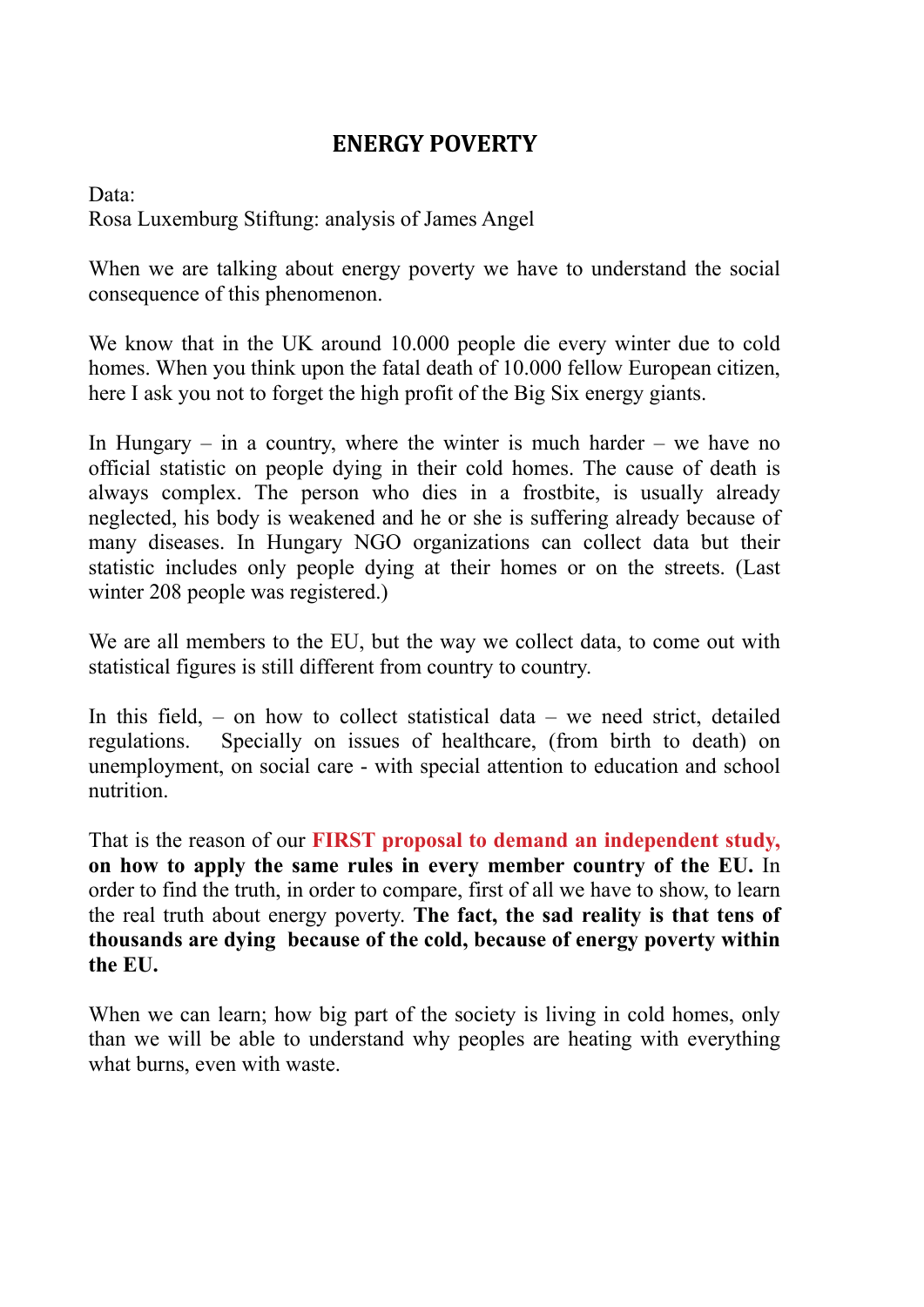Here I recommend you see the previous presentation of Gyuri Droppa.



Energy poverty has a greater impact on human health, than we thought earlier. People are dying not only because of their cold homes, but because of the polluted air in their homes and in the big cities also. Respiratory diseases are becoming a more and more common cause of death.

[\(http://www.keepeek.com/Digital-Asset-Management/oecd/environment/the-cost-of-air](http://www.keepeek.com/Digital-Asset-Management/oecd/environment/the-cost-of-air-pollution_9789264210448-en%22%20%5Cl%20%22page1)pollution\_9789264210448-en#page1)

**In many part of Europe, transport is not any more the major source of air pollution.** 

**Our SECOND proposal is to start a campaign on how to apply cheap and clean heating systems, specially at lagging areas.** 

We strongly support the local generation of energy (rooftop solar systems and small wind turbines, with the option of local energy storages. ) We believe, that this is the best way to give cheap energy to poor people. But it is not enough to give energy to the peoples, it is also our task to keep the energy within the houses. **Every European family should have the right to have at least one**